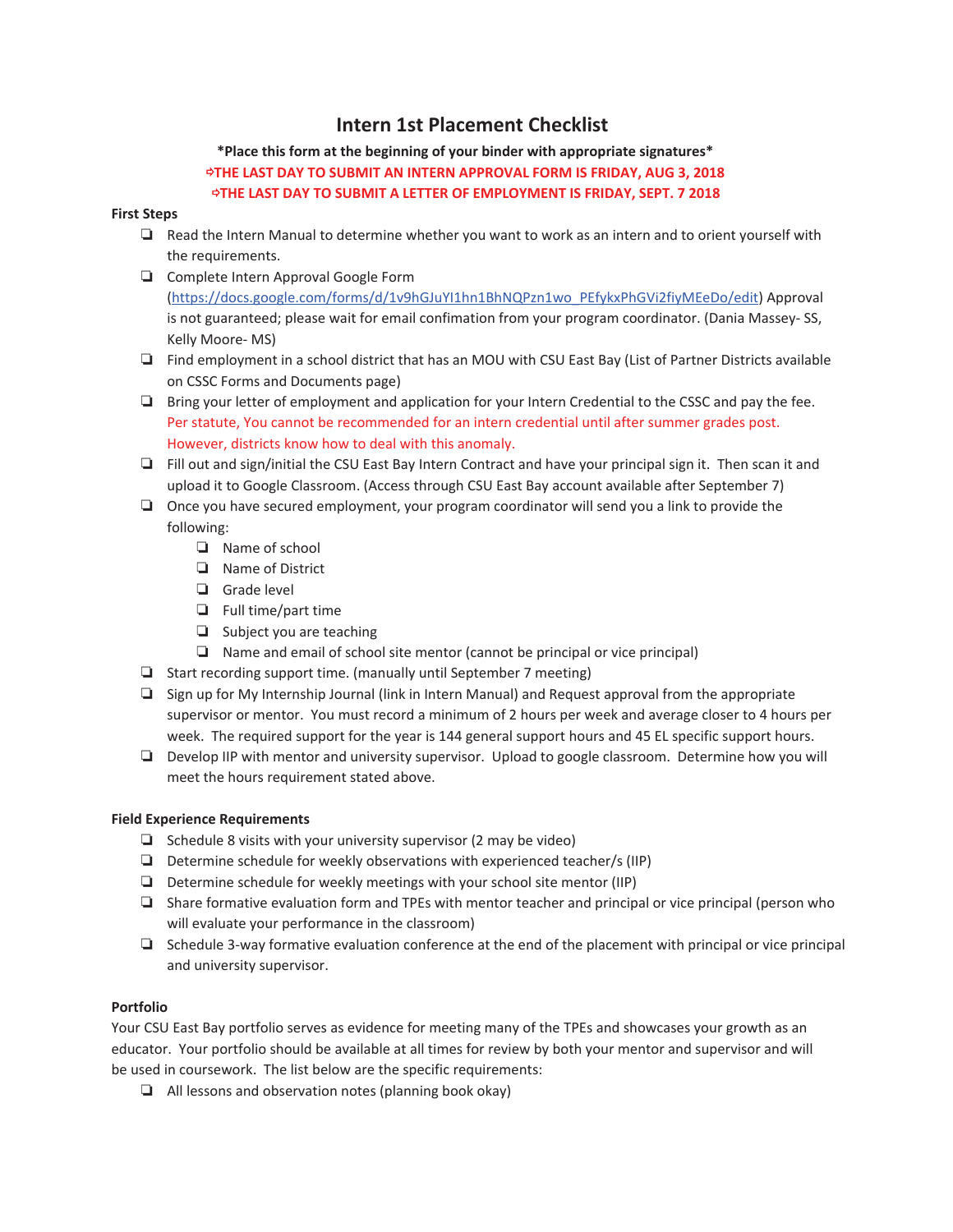- $\Box$  Formal lesson plans (observed by supervisor)
- $\Box$  Formative evaluation
- □ School directory
- $\Box$  School policies
- □ Schedule
- □ Campus map
- $\Box$  Emergency procedures
- □ Seating chart

| Candidate signature      | date |
|--------------------------|------|
| Mentor Teacher signature | date |
|                          |      |

\_\_\_\_\_\_\_\_\_\_\_\_\_\_\_\_\_\_\_\_\_\_\_\_\_\_\_\_\_\_\_ \_\_\_\_\_\_\_\_\_\_\_\_\_

Supervisor signature date date